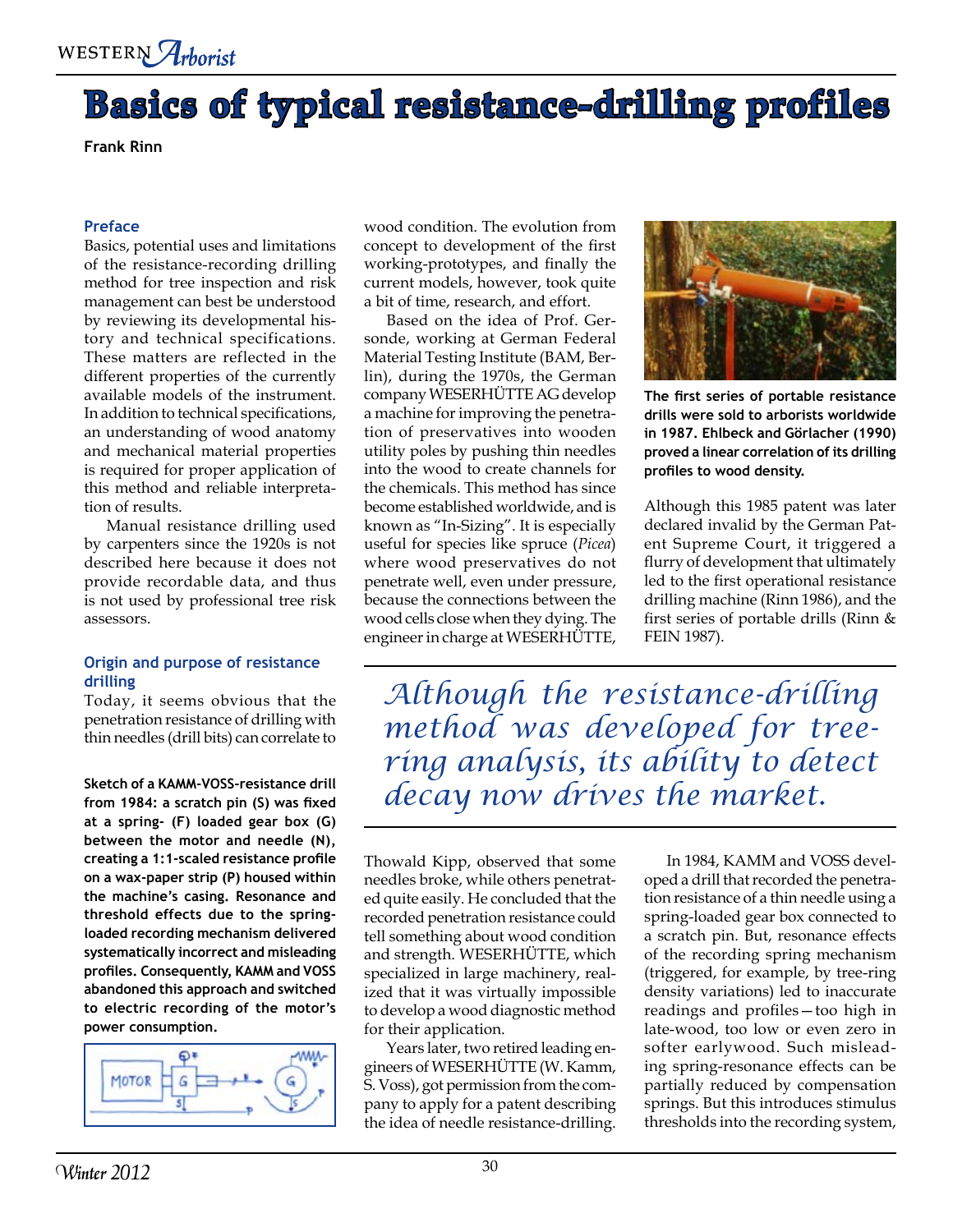

**A needle shaft diameter of 1.5mm with a flat tip 3mm wide were found to be a good compromise for achieving maximum resolution and stability, while causing the least damage to the sample.** 

causing another systematic and inherent error—drill resistance values below the threshold are suppressed and not displayed, or plateaus appear in the profile where the curve does not change although the local wood properties are changing.

If the spring-recorded profile drops down to zero in soft (but intact) earlywood, for example, this is likely misinterpreted as insect damage or decay. As a consequence, profiles from intact, but soft wood (commonly found in the centers of most conifers or in the sapwood of many other species) are often misinterpreted as being decayed. These mechanically recorded profiles thus had been shown as nonlinear, non-reproducible, imprecise, incorrect and unreliable. And, even more important, such systematically wrong profiles can

**With this needle, it was possible to drill up to a depth of 1.5m (~5ft) into old oak trees and still detect tree-rings narrower than 0.5mm (Rinn 1990).** 



never be the base for a correct and reliable evaluation of wood condition and stability. Because of that, KAMM and VOSS developed a new drill in 1985 with an electrical recording mechanism, starting with a loud speaker and headphone connected to the drilling motor. They applied for a patent and asked German electric tool companies if they would be interested in buying the intellectual property rights.

ible profiles and reliable results that can be linearly correlated to wood density, as opposed to spring-loaded recordings which were shown to be unreliable and systematically inaccurate.

### **Technical basics**

The power consumption of both electrical motors, one responsible for feed and the other for rotation of the needle, was measured individu-



**Such a high linear correlation between mean value of the resistance-drilling profile and mean density of the penetrated wood (kg/m³) is the basis for reliable evaluation of wood condition by interpreting the displayed curves. It was proven that only drills using electronic regulation and electronic, linear recording without resonance and damping effects (as common in the original spring-recording devices) can accurately measure wood density and deliver profiles that can reliably be interpreted.** 

FEIN of Stuttgart/Germany, the company that invented the first electric drilling machine in the 1880s was interested in their offer, but wanted an independent opinion from a University regarding whether the needle resistance method could work. In a joint project of the tree-ring lab at Hohenheim University and the Environmental Physics Institute of Heidelberg University, the resistance drilling idea was then further developed with the aim to measure the intra-annual density variations of tree-rings for climate reconstruction (Rinn 1986-1988). Early measurements clearly showed that electronic regulation and electronic recording of motor power consumption are required to obtain reproduc-

ally and recorded while the needle was moving forward and backward, producing four curves per measurement. Detailed comparative analysis showed that the variations of the power consumption of the feed- motor at constant speed, and of both motors, while pulling the needle backwards did not contain significant additional information (Rinn 1989). Consequently, resistance drills from then on usually measured and recorded the electrical power consumption of a direct-current, needle-rotation motor while penetrating wood. This value is proportional to the mechanical torque at the needle, assuming the motor acts linearly. This requires a correspondingly linear type of electric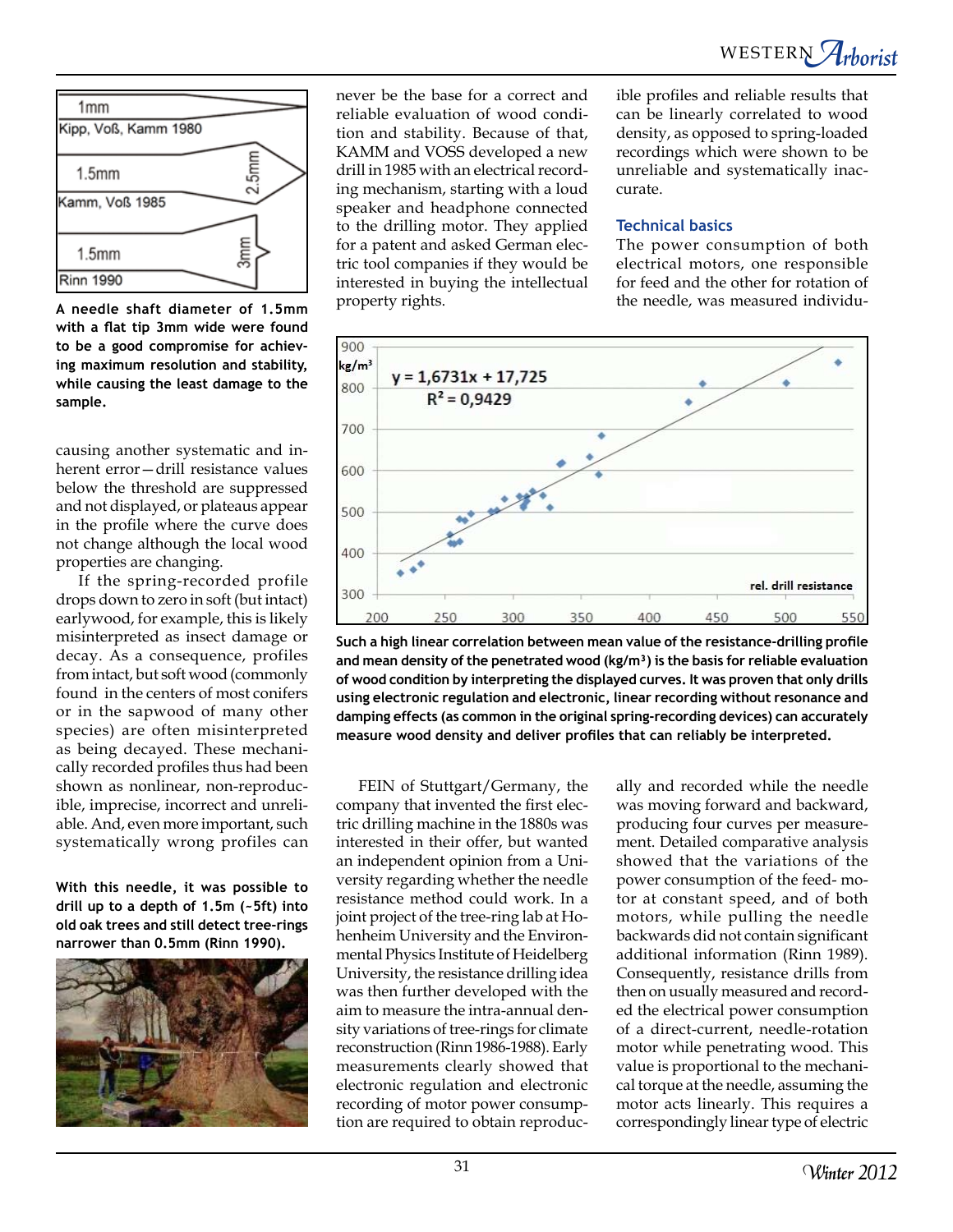WESTERN Arborist

**PICEA** 

**If the needle penetrates the tree rings of conifers radially inward (perpendicular to the stem), the profile clearly reveals differences in density between earlywood and latewood. In this profile of a spruce tree felled in 1986, the extremely dry summer of 1976 can be identified by the correspondingly narrow tree-ring with only a few latewood cells.** 

direct-current motor. If the needle's tip is flat and twice the diameter of the shaft, the torque mainly depends on density at the major point of contact at the needle's 'front line' while penetrating the wood at a high rotational speed (Rinn et.al. 1991). The ratio between rotational speed and thrust was shown to be critical to achieve a high linear correlation to wood density. Only this allows a reliable interpretation of the obtained profiles.

Since the goal was to determine radial density profiles at the highest possible resolution, drill resistance must be measured at one point of the drilling path at a time. Therefore the end of the needle had to be flat. A thin centering tip was added to the end of the needle to guide it along a straight path. Because tree-ring borders are not linear-laminar (arranged in a linear or flat manner, but are concentric or even undulating, the width of the needles tip determines the radial resolution by tangential averaging, and therefore should be as small as possible. A wider needle would not allow the method to detect thin tree rings because the tip would rotate in earlywood and latewood of two or even more rings at the same time. As a result, the measured resistance cannot differentiate between the density of individual earlywood and latewood zones, and it would be impossible to identify thin tree rings. Therefore, for tree ring identification, the needles should be as thin as possible.

The needle had to be kept as narrow as possible to minimize damage to the tree being tested. Unfortunately, thin needles (<1mm) are often deflected by wood rays, knots or other wood anatomical features, and did not maintain a straight path. And for being able to penetrate hardwoods, needles had to be thicker and stronger anyway. After thousands of tests, a shaft diameter of 1.5mm and a 3mm tip was found to be a good

compromise between minimizing damage and maximizing information in the profiles (Rinn 1989a; Rinn et.al. 1990).

All subsequent profiles used in this document have been obtained using a resistance-drill that records and is regulated electronically. It was also equipped with a flat tipped 1.5/3mm steel needle as described above.

Although the resistance-drilling method was developed for tree-ring analysis, its ability to detect decay now drives the market. Several thousand drills have been sold worldwide since 1987 by different manufacturers, but they differ dramatically in size, weight, resolution, precision, applicability and price. A linear correlation to wood density (as a mandatory pre-requisite for reliable profile interpretation) was demonstrated only for electronically regulated and electronically recording device types (Winnistorfer and Wimmer 1995).

## **Ability to detect tree rings and decay**

If the needle's geometry follows the

**This superposition of a radial x-ray-density profile (resolution 1/100mm) of larch (Larix) with a resistance drilling profile shows that local wood density determines the resistance value. The slope of the resistance profile at the tree-ring border represents the resolution limit of detecting tree-ring (~1/10mm) when penetrated perpendicular (Rinn et.al. 1996).** 

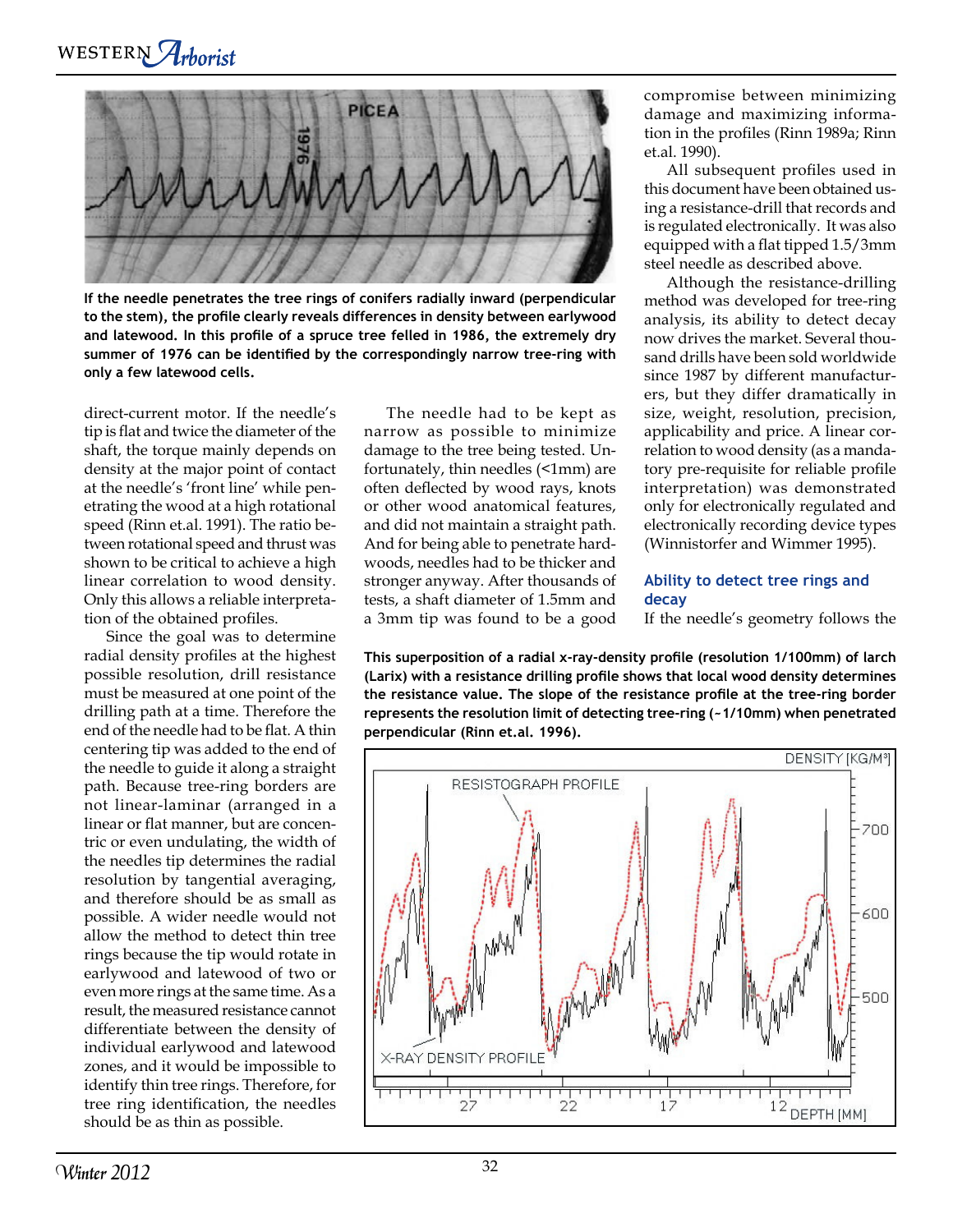



**(Left) Wide conifer rings are usually dominated by soft early-wood. Due to an age trend in ring width (Bräker et.al. 1978), conifers (trees, beams and poles) are mostly much softer in the center. The corresponding decline in drill resistance can only be distinguished from a decline due to internal decay if the intra-annual density structures are revealed correctly. This requires a high resolution profile that is linearly correlated to density, which can only be achieved by measuring and recording drill resistance electronically. Otherwise it would lead to misinterpretation and an inaccurate evaluation of trees and timber. Therefore, only machines that provide high resolution and linearly scaled profiles, can be used for reliable evaluations. The use of the early spring-loaded versions had to be abandoned because they lack these capabilities.** 

**(Right) Because earlywood width usually does not vary much, the wider rings of oak (***Quercus***) have denser latewood, leading to a higher mean profile level. In ring-porous trees, narrow rings may consist entirely of earlywood, and thus provide low density readings. Consequently, the resistance-drilling profile is lower for thinner tree rings, and higher for wider tree rings. This reflects the fact that ring-porous trees have a higher density if they are growing faster.**

guidelines as described here, local wood density at the point of the needle's tip is the main factor influencing mechanical penetration resistance. Consequently, due to density variations between earlywood and latewood, tree-ring structure and penetration angle determine the shape of the obtained profiles. Therefore, it is necessary to understand basic wood anatomical properties in order to interpret resistance profiles correctly.

In addition to needle geometry

and electronic regulation, the drilling angle determines the ability to detect tree rings. Maximum resolution of tree-ring structures is provided by radial drillings so that the needle penetrates the tree-ring borders radially inward (perpendicular to the stem). The more the drilling angle deviates from 90°, the less clear tree rings appear in the profiles.

### **Wood anatomy**

Regarding wood material proper-

ties and the cutting mechanism at the needle's tip, local shear strength may be even more closely related to the measured drill resistance value. But, comparison with high-resolution radial x-ray density profiles showed that electronically regulated and recorded resistance-drills produce profiles linearly correlated to local wood density, revealing tree-ring density variations down to a width of about 1/10mm or even less. That is assuming the needle is equipped with

**The angle between penetration direction and tree ring borders influences the ability to detect tree rings as shown here for spruce (***Picea***). In areas penetrated tangentially, the profiles cannot show differences between earlywood and latewood. Decay or insect damage can be identified by the drop of the profile below that for the earlywood level. It can be seen here in the bottom profile when the needle penetrates the soft pith and subsequently the crack.** 



**Wide rings of ring-porous trees are dominated by dense latewood. Due to an age-related trend, the wood of ring-porous trees, including stems, branches and beams, is denser in the center. This leads to a corresponding increase drill resistance. Narrow oak (***Quercus***) rings are dominated by soft earlywood, leading to a drop in density and drill resistance profiles. High resolution electronic resistance-drills, thus are mandatory for distinguishing such zones of narrow but intact rings from areas of decay, where the profile drops below that for earlywood. The spring driven recording mechanisms of the early resistance drill models led to resonance fluctuations where the profiles dropped down to zero in earlywood, making it impossible to distinguish between intact but soft and decayed parts.**

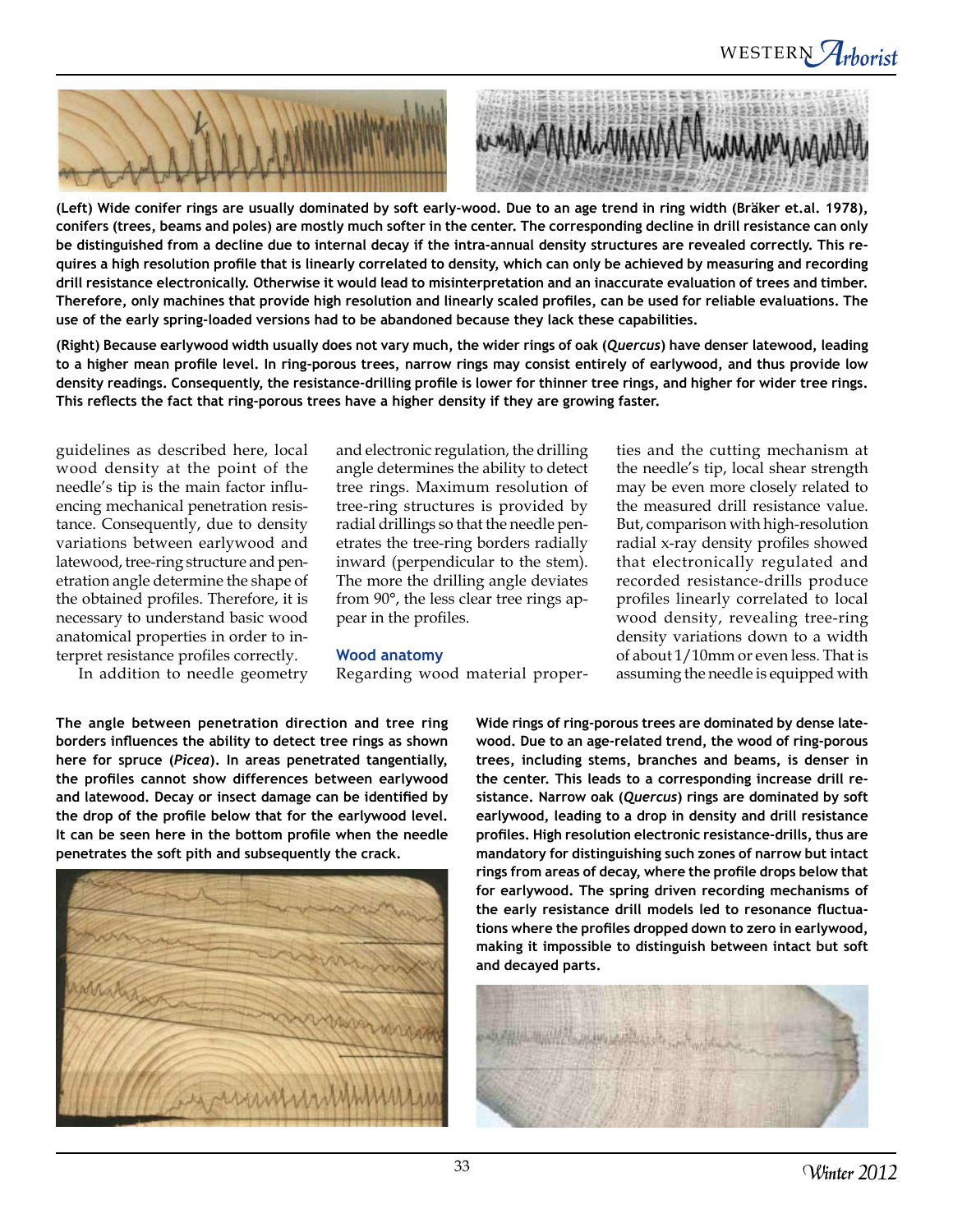

**(Left) In diffuse-porous species, such as beech (***Fagus***), tree ring structures can be clearly visible in the profiles due to changes in wood density between earlywood and latewood. But, there can be tree rings where the tree did not build significant latewood layers thus leading to small or even no variations in parts of the profile. Therefore, it is impossible to determine number and width of tree rings.**

**(Right) Sometimes, density variations within the ring may be in the same order of magnitude as at the tree ring border, and sometimes latewood is very thin or even absent, so that no peak is obvious in the profile to identify the tree ring as seen in this example from a drilling in poplar (***Populus***).**

a flat tip that penetrates the tree-ring borders radially (Rinn et. al. 1996).

The combination of the following wood anatomical properties determines the appearance of typical radial resistance profiles, which are correlated with density profiles:

In general, latewood is much denser than early-wood. Wide tree rings are dominated by: l.

- earlywood in conifers  $\Box$
- latewood in ring-porous spe cies  $\Box$

Due to the age trend, the average ring width declines with tree age and remains at a relatively low level throughout maturity. l.

In the case of narrow conifer rings, the relative amount of latewood is higher, and density, as a result, is also higher. Consequently, slow growing conifers are mostly denser and stronger. l.

Width of earlywood in ringporous trees mostly does not show strong variations. Therefore, the relative amount of earlywood is higher in narrow oak rings. The narrowest of oak rings are composed primarily of very soft earlywood. Consequently, the wood of slow growing ring-porous trees is low in density and lacking in strength. l.

Wider oak rings contain more latewood and are higher in density. Thus the faster ring-porous trees are growing, the higher their density and the higher the strength of their wood. l.

The consequence of slow or fast growth in terms of density is opposite in conifers and ring-porous species. l.

There are many other consequences of the combination of these wood anatomical properties for tree inspection: conifer stems, for example, are commonly soft in the center and stronger in the outer areas of the cross section, and the opposite applies to oak and all other ring-porous species. Most important for resistance drilling is that radial profiles derived from conifers naturally tend to drop down in the center. This is not a sign of decay and can only be distinguished reliably from a profile drop caused by internal decay, if the profile is linearly correlated to density, and the resolution is high enough to clearly differentiate between earlywood and latewood zones. If the profile drops down below the lowest earlywood resistance level, this indicates decay, a crack, or the pith as shown above.

In ring-porous wood, such as oak (*Quercus*), the profiles commonly are very low in the wet and soft sapwood with narrow rings, containing primarily soft earlywood. They rise up in the center of the cross sections. Again, a high resolution and linear correla-

### **Typical radial resistance drilling profile of intact beech (***Fagus***).**



tion to wood density is required to differentiate between intact but soft sapwood and decay.

Resistance profiles derived from tropical species without distinct tree rings are similar to most diffuseporous trees from moderate climate zones, but tend to rise up slightly in the center. Thus, in general, three types of wood have to be distinguished in terms of typical profile shape:

- 1. temperate conifers
- temperate ring-porous wood 2.
- diffuse-porous wood and wood of tropical trees without distinct tree rings 3.

These typical trends have to be taken into account while interpreting resistance-drilling profiles. At the same time, the influence of the angle of the needle's path in relation to the treering borders has to be considered. If a drilling profile cannot be interpreted, a reference drilling further up the stem may help, although the number of drillings should be limited in order to minimize damage to the tree.

## **Summary**

Needle penetration angle in relation to tree-ring borders and wood anatomical properties of the tree species determine the typical shape of the resulting resistance drilling profiles. Only profiles of electronically regulated and electronically recording resistance-drilling machines have been shown to linearly correlate to wood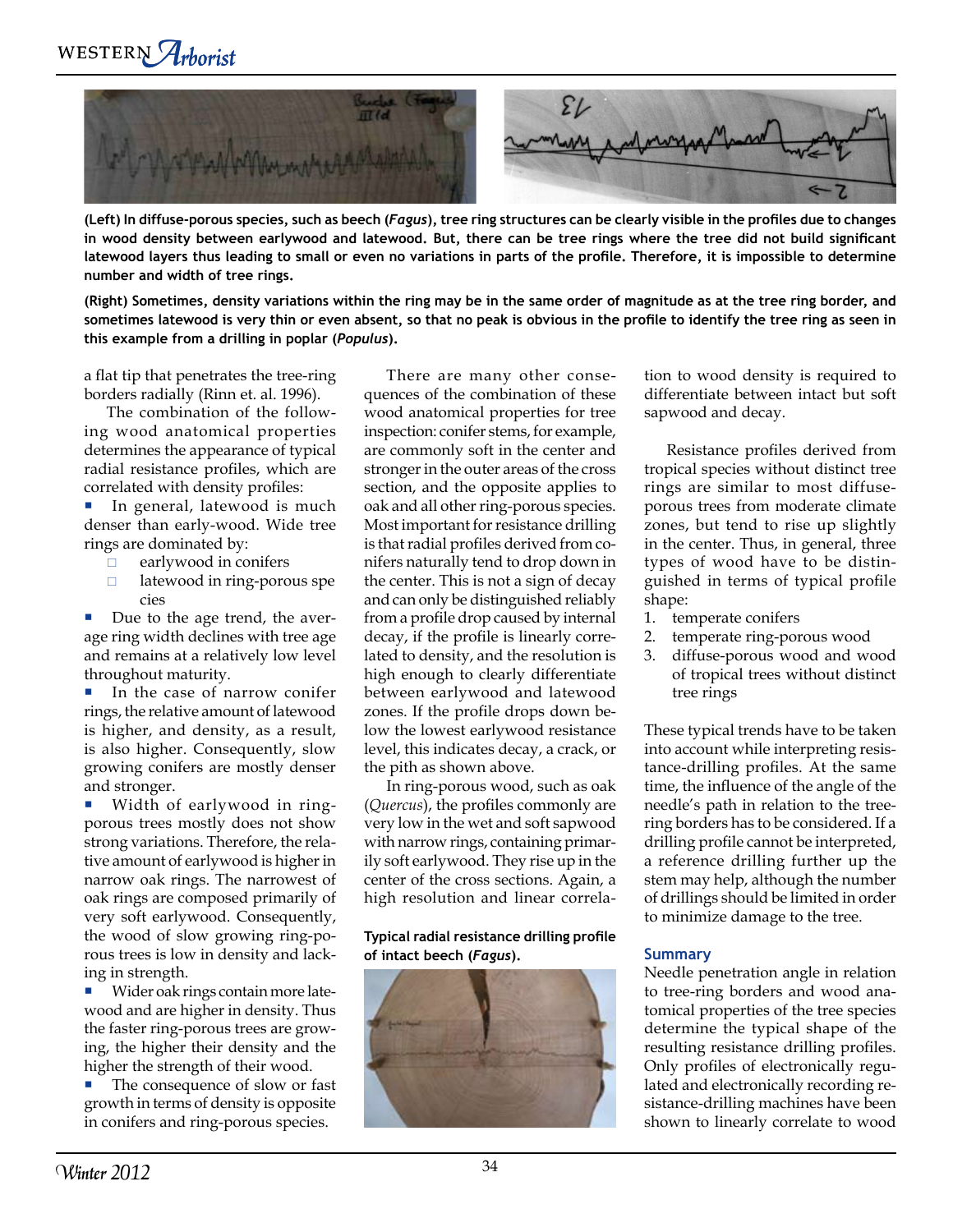WESTERN Arborist



**The anatomical properties for the three wood-type groups (conifers, ring-porous and diffuse-porous trees), in combination with the trend for decreasing ring width with age, are important factors determining the typical radial density trend across stems and branches: These trends lead to typical mean resistance profiles because drilling resistance mainly reflects wood density along the drilling path. This aspect has to be taken into account while interpreting every profile and it underscores how important it is to know the species being tested, and the angle of the needle's path in relation to the tree rings. Individual trees can have different mean profiles, for example if the tree was growing suppressed in early years. When in doubt, a reference drilling at another point on the tree may help. Reference drilling should be done in the same fibers further up or down the stem.** 

density, allowing the user to interpret correctly and evaluate reliably. Thus, technical properties of resistance drills have to be taken into account before purchasing and using a resistance drill. Proper evaluation requires knowledge about the species-specific typical density trends within the tree rings and along the drilling path. Wood anatomical properties differ

strongly between the three wood-type groups (conifers, ring-porous and diffuse-porous trees). These properties influence the resistance-drilling profiles, as well as the mechanical behavior of trees in general. Ring porous trees have the highest strength values in the center, and are much weaker outside. Conifers are just the opposite. This aspect influences all

technical measurements of mechanical properties and behavior of trees, not only by resistance drilling but also stress-wave-timing (sonic tomography) and static-load tests. It has to be taken into account while estimating strength and eventual strength loss due to decay (while moisture content plays an important role, too). Thus, high-resolution resistance drilling profiles reveal valuable information about intact and decayed areas, increment growth rates and mechanical properties of wood.

**Frank Rinn holds a degree in physics and is the owner of RINNTECH, a technical expert, researcher and manufacturer who lives in Heidelberg Germany. Frank Rinn of Heidelberg, Germany He is also the Executive Director of ISA Germany. He has been recognized internationally for his advancements in technical wood analysis, and has received four innovation awards for his contribution to the industry.**